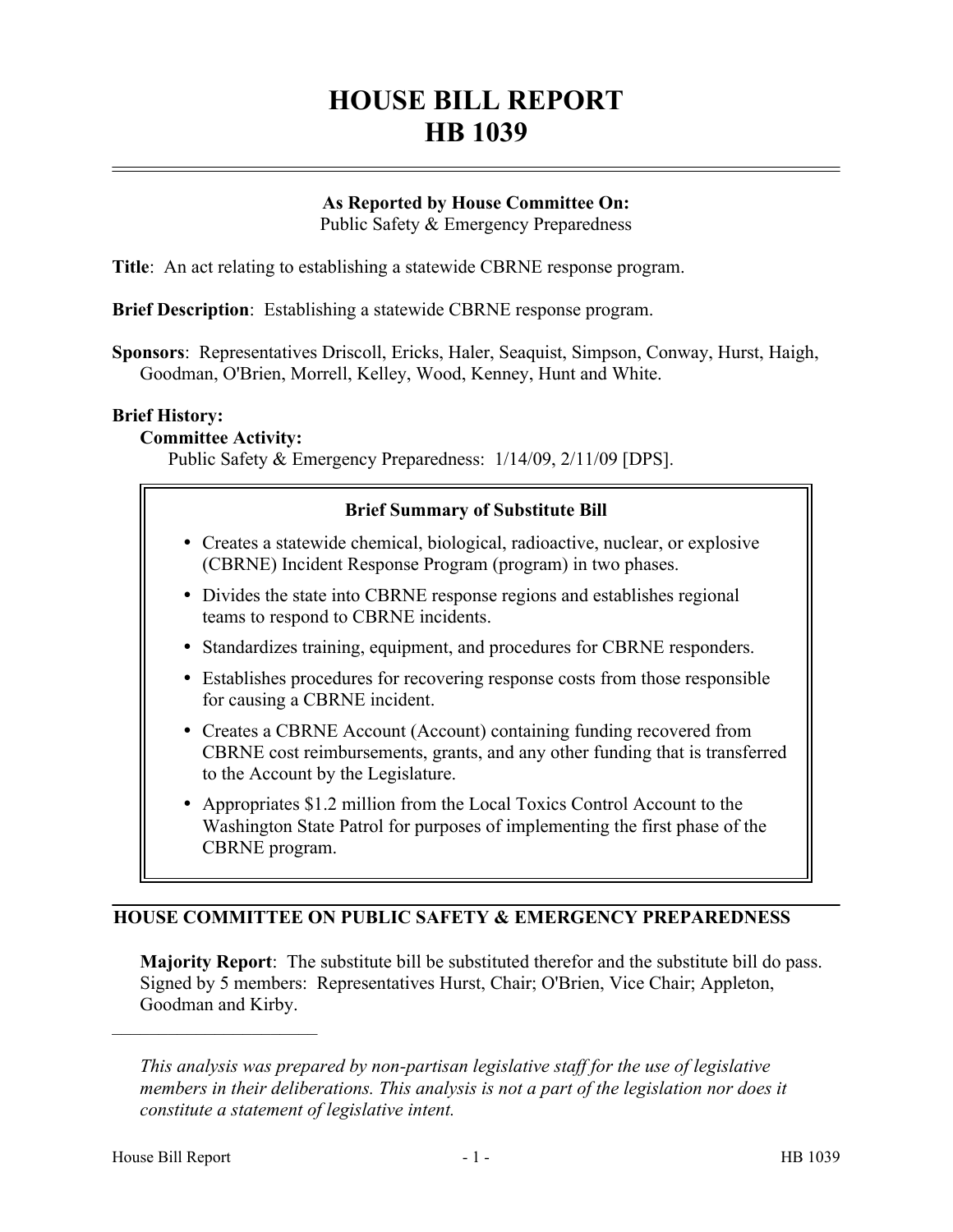**Minority Report**: Do not pass. Signed by 3 members: Representatives Pearson, Ranking Minority Member; Klippert, Assistant Ranking Minority Member; Ross.

**Staff**: Yvonne Walker (786-7841)

#### **Background**:

Various state and local governmental entities in Washington are involved in emergency management and preparedness.

#### The Emergency Management Division.

The Emergency Management Division of the Washington Military Department administers emergency management and disaster relief programs. The Director of the Military Department (Director) is appointed by the Governor and is required to develop a comprehensive emergency management plan including an analysis of the natural, technological, or human-caused hazards that could affect the state. Local jurisdictions are directed to establish comprehensive local emergency management plans, and submit their plans to the Director for recommendations. Local jurisdictions may also establish and operate joint local emergency management organizations.

#### The Emergency Management Council.

The Emergency Management Council (Council) is a 17-member Council appointed by the Governor to advise the Governor and the Director on state and local emergency management matters. The Council includes representatives from various state and local agencies as well as emergency medical personnel and private industry. Among other duties, the Council must ensure the Governor receives an annual assessment of statewide emergency preparedness.

In the event of a disaster beyond local control, the Governor, through the Director, may assume operational control over all or any part of emergency management functions in the state. In addition to using state and local agencies and employees for emergency response, the Governor and the chief executives or emergency management directors of counties, cities, and towns have authority to press citizens into emergency management service if the Governor proclaims a disaster.

## The Washington State Emergency Response Commission.

The Washington State Emergency Response Commission (SERC) was created in accordance with a federal law that establishes requirements for federal, state and local governments, and private industry regarding emergency response planning. The membership of the SERC includes representatives from private industry, state and local agencies. Among other purposes, the SERC designates and oversees local emergency planning districts or committees and facilitates preparation and implementation of emergency planning and preparedness.

## The Washington State Patrol Fire Protection Bureau.

The Washington State Patrol Fire Protection Bureau provides training to first responders on hazardous material incidents and is the Incident Command Agency if an incident occurs along any state route or interstate freeway. The Terrorism Unit offers training and information regarding terrorism response and extremist groups. The training is meant for all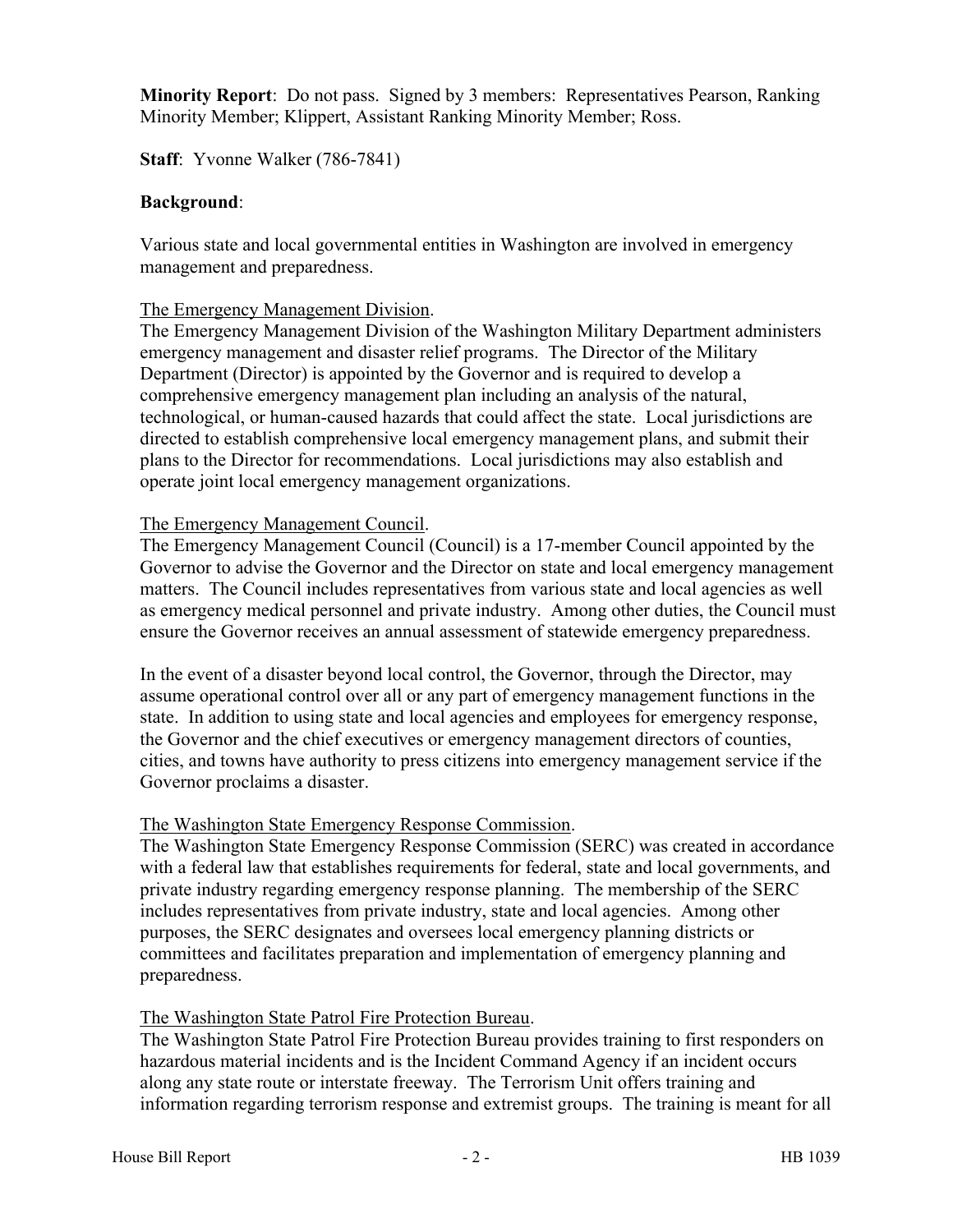first responders, but the Terrorism Unit also provides information to agencies and people on these topics.

## Funding.

In 1988 the citizens of Washington created by initiative the Model Toxics Control Act (MTCA). The primary purpose of the MTCA is to raise sufficient funds to clean up all hazardous waste sites and to prevent the creation of future hazards due to improper disposal of toxic wastes into the state's land and waters.

The MTCA includes a tax on the wholesale value of hazardous substances. There are over 8,000 different substances, including petroleum products, pesticides and certain chemicals. Of the total tax receipts, 47.1 percent is allocated to the State Toxics Control Account (STCA) for clean up of hazardous waste sites and related planning and regulation activities. The remaining 52.9 percent of the revenues go to the Local Toxics Control Account (LTCA) for use as grants or loans to local governments for hazardous and solid waste programs and for clean up of hazardous waste sites.

–––––––––––––––––––––––––––––––––

# **Summary of Substitute Bill**:

The Director of Fire Protection (DFP) in the Washington State Patrol must establish and maintain a statewide chemical, biological, radioactive, nuclear, or explosive (CBRNE) Incident Response Program (program).

## The CBRNE Program.

A CBRNE agent is a chemical, biological, radioactive, nuclear, or explosive agent. A CBRNE incident is an incident creating a danger to persons, property, or the environment as a result of spillage, seepage, fire, explosion, or release of a CBRNE agent.

The CBRNE program must be established in two phases. The first phase of the CBRNE program requires the DFP to design the infrastructure of the CBRNE program, adopt any rules necessary for implementing the CBRNE program, and analyze the costs associated with operating and sustaining the CBRNE program. The second phase of the program requires the DFP to fully implement the CBRNE program, procure any needed equipment for the CBRNE program, implement the cost recovery program, and monitor the effectiveness of the CBRNE program.

The DFP must establish an overall CBRNE program that:

- � divides Washington into five CBRNE response regions;
- � establishes one regional hazmat team and one regional bomb team within each response region to respond to CBRNE incidents within their regions and outside their regions when necessary;
- � standardizes training, equipment, and procedures for regional teams and others;
- � establishes procedures for reimbursing regional teams for costs incurred in approved responses; and
- � establishes procedures for recovering response costs from parties responsible for causing a CBRNE incident.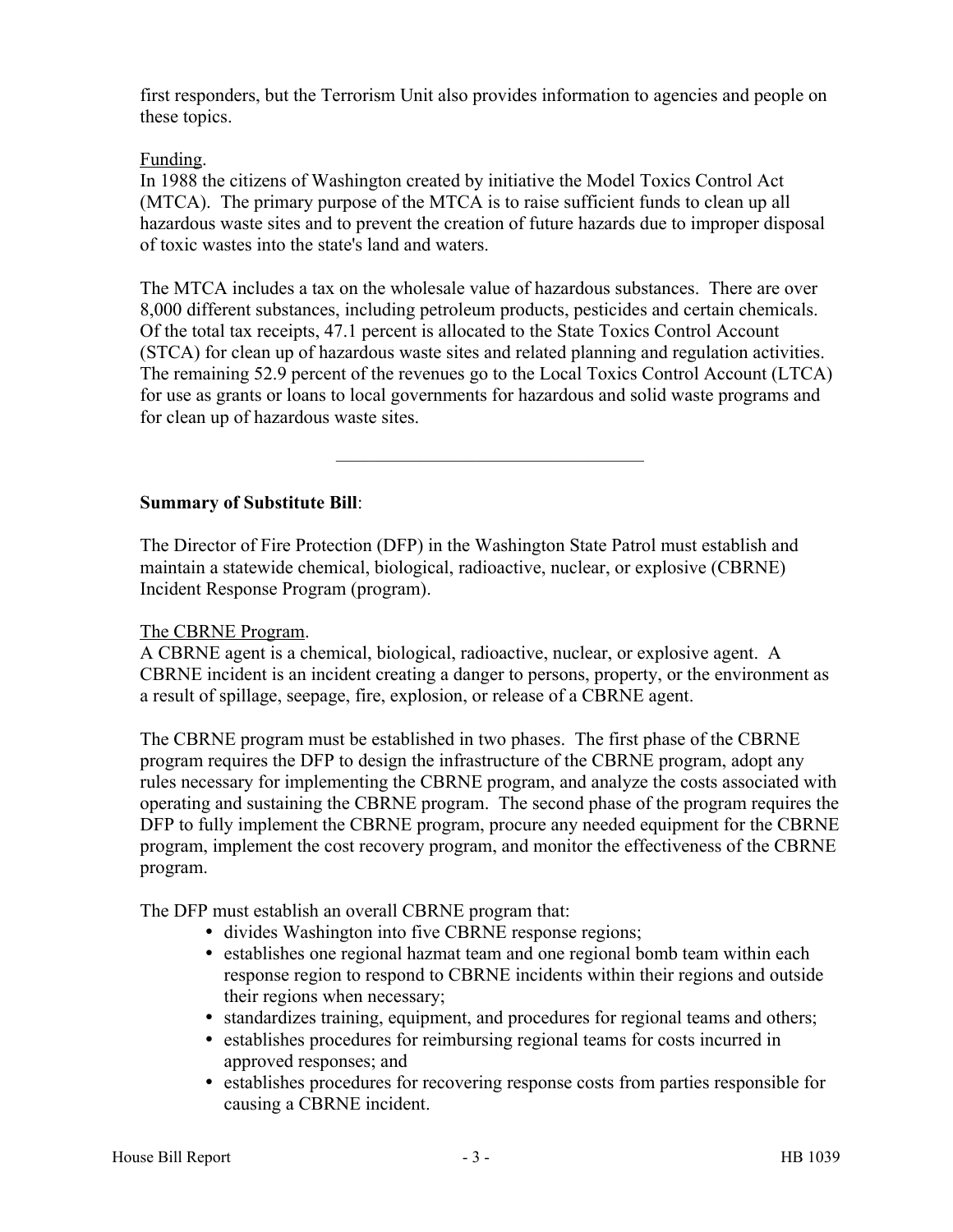When dividing the state into CBRNE response regions, the DFP should consider:

- � the history of any CBRNE or hazardous materials incident locations throughout the state;
- � the current geographical distribution of CBRNE or hazardous materials responders; and
- any existing regional divisions in the state.

The primary duty of a regional response team is to stabilize a CBRNE incident. The response teams' duties do not require providing perimeter security or, except as may be incidentally necessary, transporting, storing, disposing, or cleaning up CBRNE agents.

## Two Advisory Groups.

A policy advisory group and an operations advisory group are created to assist the DFP in implementing and managing the CBRNE program. The policy advisory group advises the DFP on the budget, staffing, policy and other management-related issues of the CBRNE program. This policy advisory group consists of the following six members appointed by the DFP:

- � two members nominated by and representing the Washington Association of Sheriffs and Police Chiefs;
- � two members nominated by and representing the Washington State Fire Chiefs Association;
- one member nominated by and representing the Washington State Emergency Management Council; and
- one member representing the DFP's office.

The operations advisory group advises the DFP on the technical and operational issues, including the training, equipment, response, and performance standards needed for the CBRNE program. This group consists of two voting members from each of the CBRNE response regions representing the contracting units of local government and one non-voting member from each of the following state agencies: the Department of Ecology, the Department of Health, the Department of Transportation, the Washington State Patrol, the Military Department, and the Emergency Management Division of the Military Department. In addition, the DFP must seek the appointment of one tribal nation representative and two private sector representatives.

If a unit of local government requests the assistance of a regional response team, then that respective unit of local government must provide the response team with geographical and topological site-specific information, any necessary on-site security, and any logistical support that the team reasonably requests.

## Funding.

A CBRNE Account (Account) is established under the custody of the State Treasury. The Account contains funding recovered from CBRNE cost reimbursements, grants, and other funding that is transferred to the Account by the Legislature.

In instances where a specific person is responsible for a CBRNE incident, the DFP may notify that person by appropriate order. If the responsible person does not pay within 30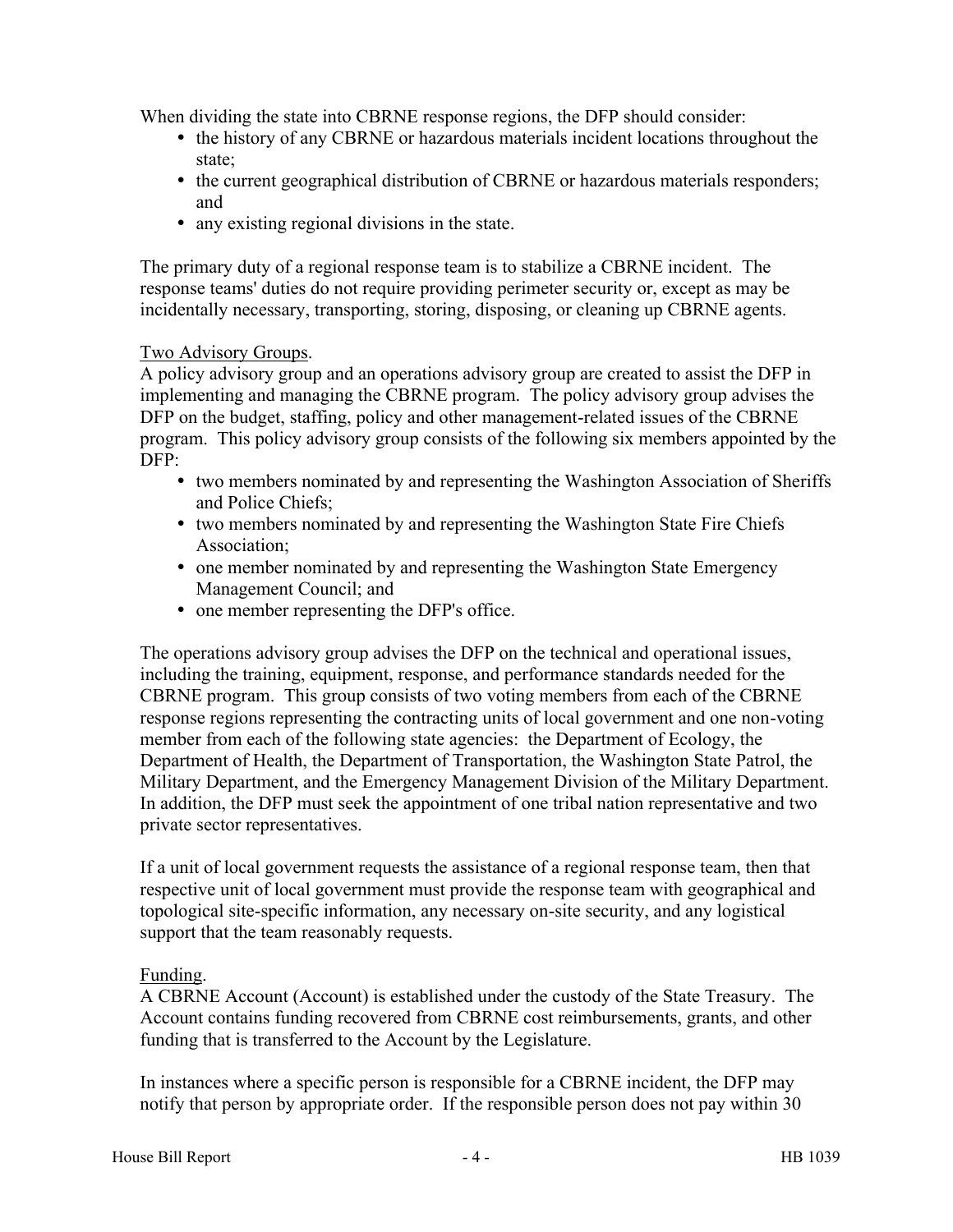days of receiving the order, the Office of the Attorney General will bring an action in superior court to collect the amount.

The DFP must actively seek public and private grants to fund the CBRNE program.

A total of \$1.2 million is appropriated from the LTCA to the Washington State Patrol for purposes of implementing the first phase of the CBRNE program. During the second phase of implementing the CBRNE program, the State Treasurer must transfer such funds as may be necessary from the LTCA or from another source identified during phase one, to the statewide CBRNE Account for the full implementation and operation of the statewide CBRNE program.

# **Substitute Bill Compared to Original Bill**:

The substitute bill requires that the CBRNE program be developed and established in two phases.

Phase 1 requires:

- � the State Treasury to transfer funds from the LTCA to the CBRNE Account for the design and development phase of the CBRNE program; and
- the DFP to hire the staff necessary to design the infrastructure of the CBRNE program; create and adopt any rules necessary for implementing the CBRNE program; establish the Policy and Operations Advisory groups; and analyze and identify the costs associated with operating and sustaining the CBRNE program.

# Phase 2 requires:

- � the State Treasury to transfer funds from the LTCA to the CBRNE Account for the full implementation of the program; and
- the DFP to fully implement and administer the CBRNE program, procure any needed equipment for the CBRNE program, implement the cost recovery program, and monitor the effectiveness of the program.

A total of \$1.2 million is appropriated from the LTCA to the Washington State Patrol for purposes of implementing phase one of the CBRNE program. During the second phase of implementing the CBRNE program, the State Treasurer must transfer such funds as may be necessary from the LTCA, or from another source identified during phase one, to the statewide CBRNE Account for the full implementation and operation of the statewide CBRNE program.

**Appropriation**: The sum of \$1.2 million is appropriated from the LTCA to the Washington State Patrol for purposes of implementing phase one of the CBRNE program.

–––––––––––––––––––––––––––––––––

**Fiscal Note**: Available.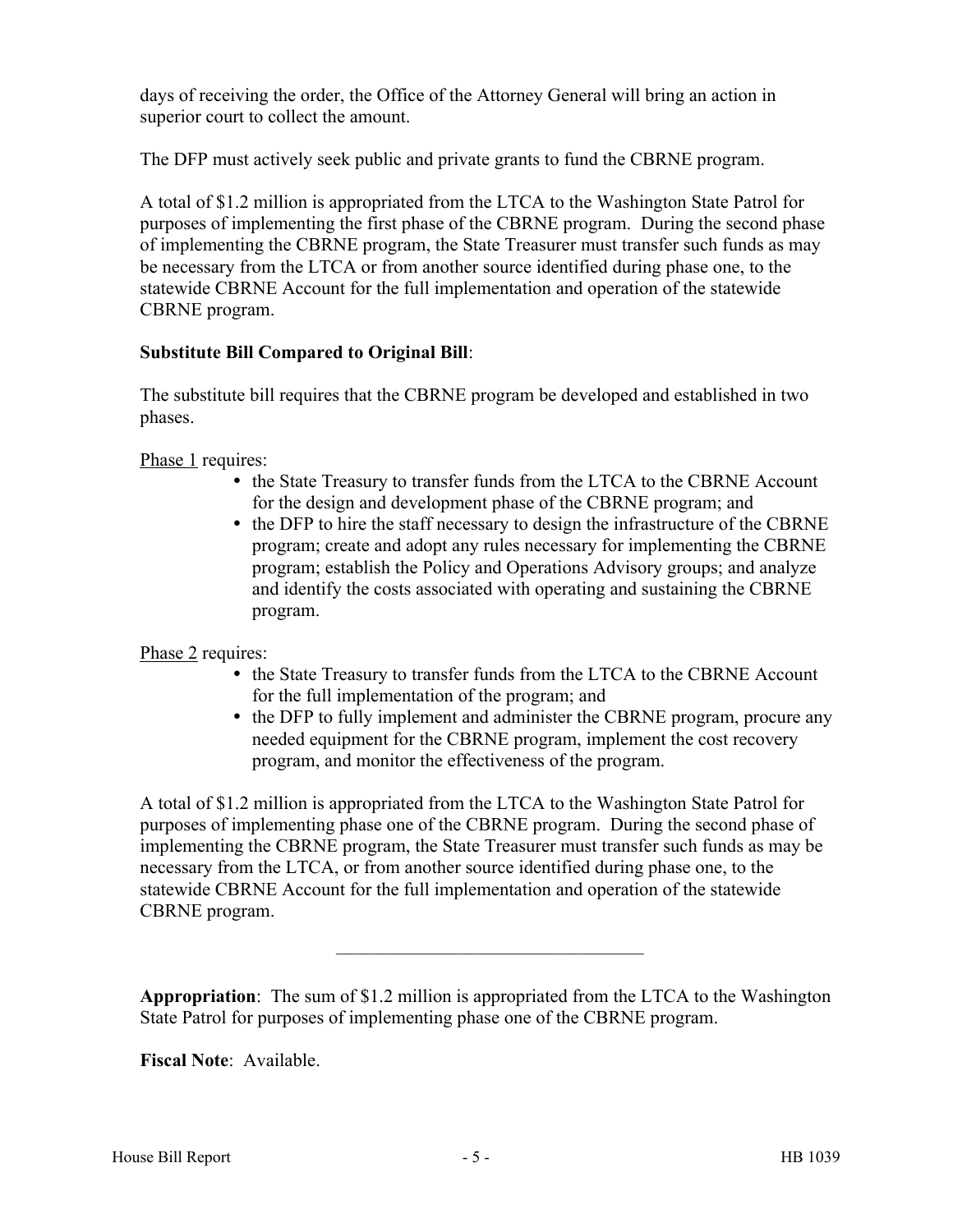**Effective Date of Substitute Bill**: The bill takes effect 90 days after adjournment of the session in which the bill is passed.

#### **Staff Summary of Public Testimony**:

(In support) This bill will allow for emergency response teams to fill in public safety gaps around the state for toxic and hazmat incidents on a daily basis. The existing teams are currently underfunded and they cannot operate outside of their jurisdictions. If a major incident were to take place there would be mass confusion.

There have been 4,251 incidents taking place in the state since 1998. Responding to emergencies is critical to our state. There are some bomb squads located in Washington but they are not located in every part of the state. It is understandable that the budgetary concerns for Washington this year is critical but the Governor's Washington State Emergency Management Council believes this CBRNE bill and public safety is a top priority.

In 2007 the Legislature required the Washington State Emergency Management Council to review and make recommendations about the governance of the CBRNE Incident Response Program and its associated funding. The CBRNE program would be a perfect match to the LTCA since the purpose of the LTCA is to be used for training, personnel, and hazardous materials mitigation. In 2008 the LTCA generated about \$71 million with about \$46 million in expenditures. There have been unexpended funds in the LTCA since its existence.

(Opposed) The LTCA gets most of its revenue from crude oil. The LTCA is very volatile due to the economy. To date about 50 percent of the sites have been cleaned up. That still leaves the other 50 percent of the sites in the state to be cleaned up. Many of these sites can take many years to clean up so that is why there may not be money in the LTCA at any one time because the money has already been dedicated to the continual clean up of sites in out years.

Competing for the finite funding in this LTCA will endanger the primary source of this LTCA which is to fund clean up of toxic sites. The fund is already fully subscribed to pay for large scale multi-year construction projects and environmental clean up.

Counties are supportive of the concept of the CBRNE program but they are not supportive of the use of the LTCA as a funding source. There is never enough funding for first responders.

To divert 10 percent of the fund to the CBRNE Account is unacceptable and alternative funding sources should be reviewed and taken into consideration.

**Persons Testifying**: (In support) Representative Driscoll, prime sponsor; Don Bivins and Mike Brown, Washington Association of Fire Chiefs; and Jim Scharf, Governor's Emergency Management Committee.

(Opposed) Greg Harum, Western States Petroleum Association; Johan Hellman, Washington Public Ports Association; Tammy Fellin, Association of Washington Cities; Bruce Wishart, People for Puget Sound.